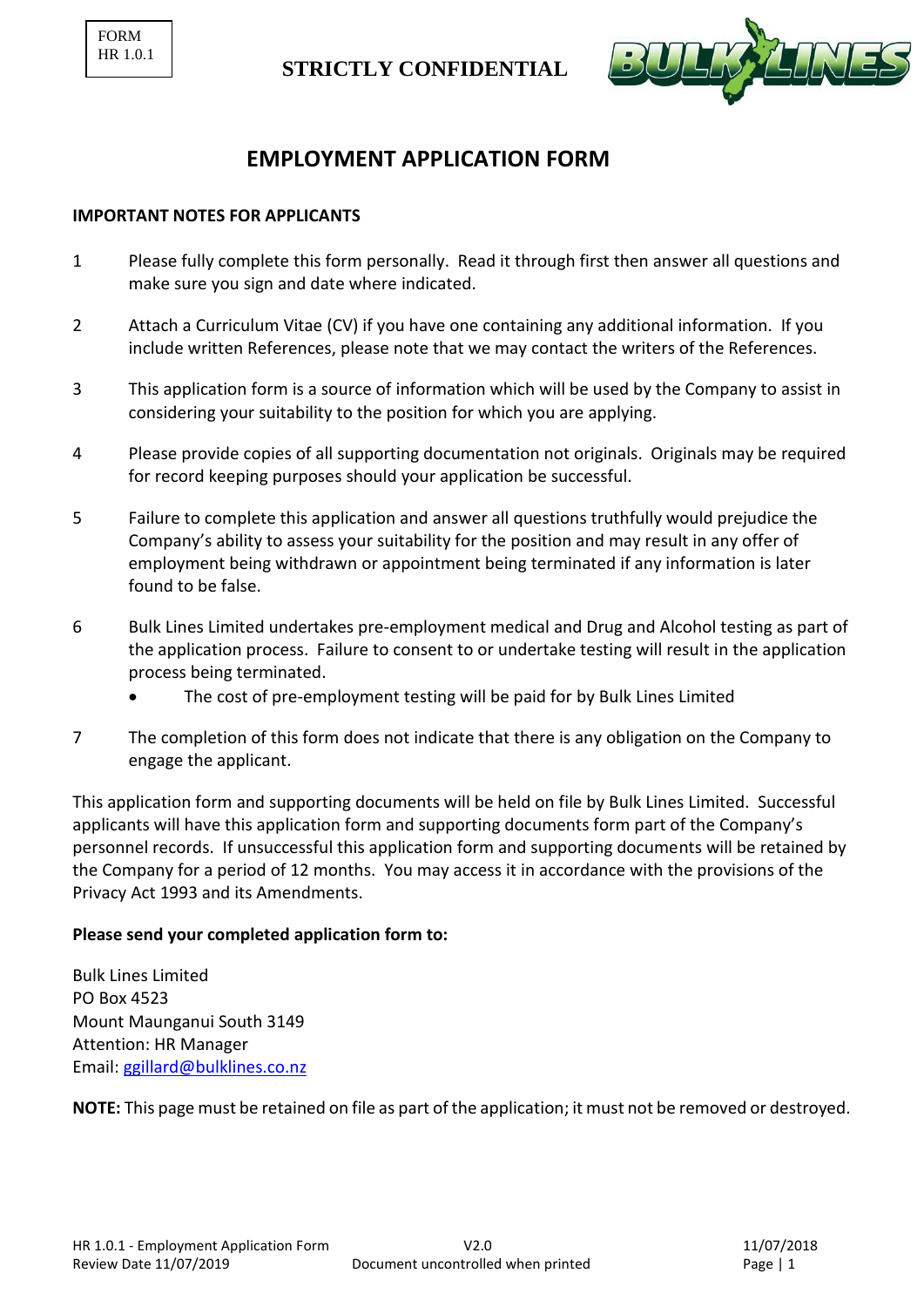

### **CONFIDENTIAL EMPLOYMENT APPLICATION FORM To be completed personally by the Applicant (PLEASE PRINT)**

### **PURPOSE:**

The information collected in this Employment Application Form is for the purpose of assessing your suitability for employment at **Bulk Lines Limited** which may include subsequent changes in employment within the Company.

| <b>DATE OF APPLICATION:</b>                                                                        |
|----------------------------------------------------------------------------------------------------|
| <b>POSITION APPLIED FOR:</b>                                                                       |
|                                                                                                    |
| <b>YOUR NAME</b><br>(Use BLOCK LETTERS)                                                            |
|                                                                                                    |
| How do you like to be addressed:<br>Miss or other preferred title:<br>Mrs Ms<br>Mr<br>(Circle one) |
| Surname/Family Name:                                                                               |
| <b>Given Names:</b><br>(Underline name used)                                                       |
| Are you known by any other Name(s)?<br>Give details:                                               |
|                                                                                                    |
| YOUR CONTACT ADDRESS AND TELEPHONE NUMBERS                                                         |
| <b>Contact Address:</b>                                                                            |
|                                                                                                    |
|                                                                                                    |
| <b>Email Address:</b>                                                                              |
| Contact Phone No(s)                                                                                |
| Home:                                                                                              |
|                                                                                                    |
| Cellular:<br>Other                                                                                 |
| Give details:                                                                                      |
|                                                                                                    |
| YOUR NEXT OF KIN DETAILS                                                                           |
| Name of Next of Kin:                                                                               |
| Relationship to You:                                                                               |
| <b>Contact Phone No:</b>                                                                           |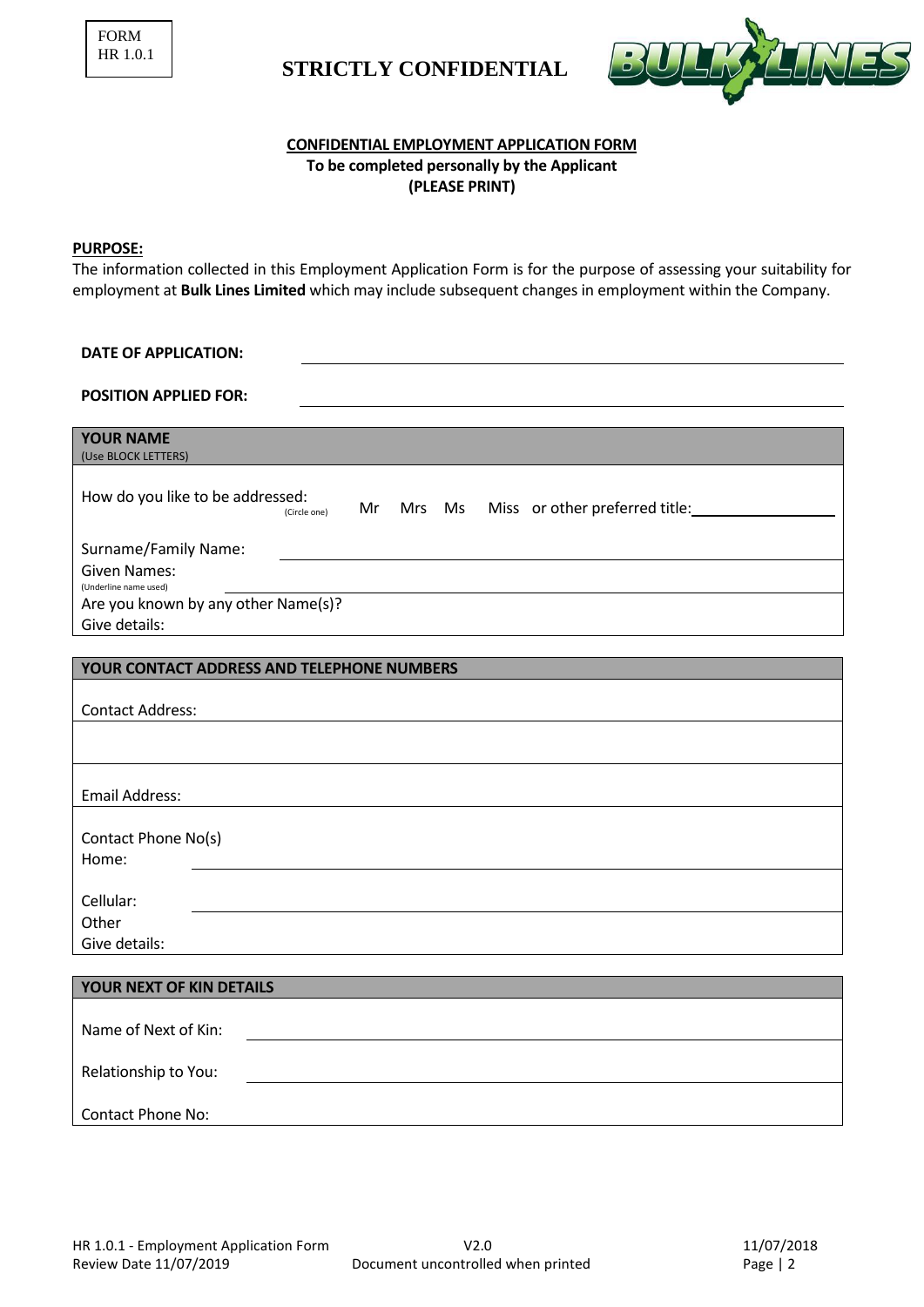

| <b>YOUR LEGAL WORK STATUS</b>                       |            |
|-----------------------------------------------------|------------|
| Are you legally entitled to work in New Zealand as: |            |
|                                                     | Delete One |
| A New Zealand Citizen:                              | Yes/No     |
| A Permanent Resident:                               | Yes/No     |
| A holder of a current Work Permit:                  | Yes/No     |
| Have you reached the current school leaving age:    | Yes/No     |

### **YOUR EDUCATION**

List the Name(s) of Secondary School(s) attended, include University, further education, etc. where applicable:

Detail your Qualifications include School Certificate, University Entrance, and details of subjects Qualifications were attained:

Do you have any other Qualifications **Yes/No** Delete One

If yes, give details i.e. subjects:

**LANGUAGES**

Can you hold an everyday conversation in a language other than English? Yes/No Delete One

If yes, give details: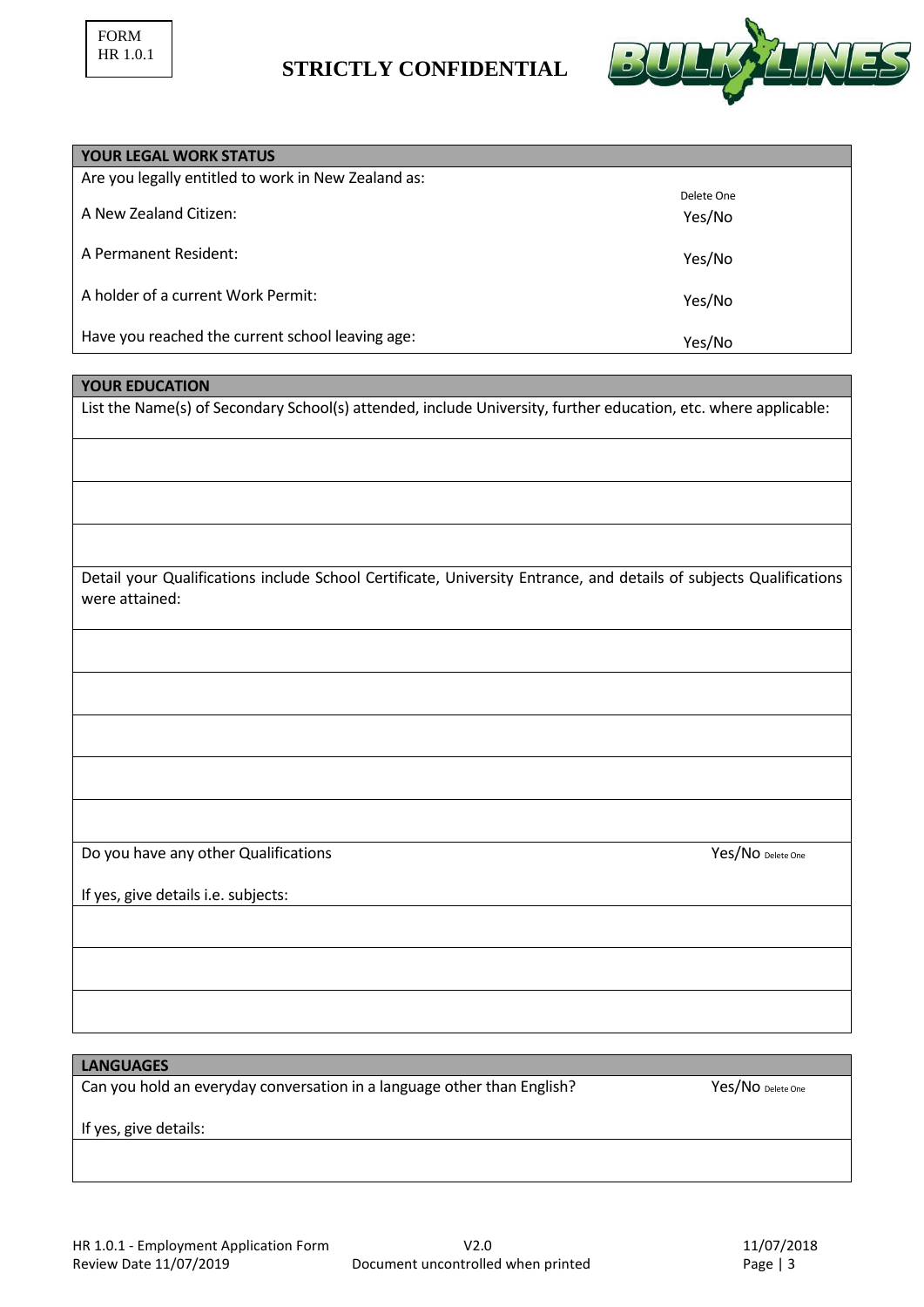

| YOUR PROFESSIONAL QUALIFICATIONS                                                                                |
|-----------------------------------------------------------------------------------------------------------------|
| Do you have any other Professional Qualifications? Include all Certificates and Licences. Have you attended any |
| courses where information has not already been supplied?<br>Yes/No Delete One                                   |
|                                                                                                                 |
| If yes, give details:                                                                                           |
|                                                                                                                 |
|                                                                                                                 |
|                                                                                                                 |
|                                                                                                                 |
|                                                                                                                 |
| Do you hold any other skills which are relevant to the position you are applying for?<br>Yes/No Delete One      |
|                                                                                                                 |
| If yes, give details:                                                                                           |
|                                                                                                                 |
|                                                                                                                 |
|                                                                                                                 |
|                                                                                                                 |
|                                                                                                                 |
| HAVE YOU COMPLETED AN APPRENTICESHIP?                                                                           |
|                                                                                                                 |
| Do you have your Apprenticeship papers?<br>Yes/No Delete One                                                    |
| If yes, give details i.e. subjects:                                                                             |
|                                                                                                                 |
|                                                                                                                 |
|                                                                                                                 |
|                                                                                                                 |
|                                                                                                                 |
|                                                                                                                 |
|                                                                                                                 |
| What is the Company Name and Address of the Employer?                                                           |
|                                                                                                                 |
| <b>Contact Person:</b>                                                                                          |
| Company Name:                                                                                                   |
|                                                                                                                 |
| Address:                                                                                                        |
|                                                                                                                 |
|                                                                                                                 |
|                                                                                                                 |
| Give details of any Trade Qualifications you hold (i.e. Trade Cert, Advanced Trade Cert etc.)                   |
|                                                                                                                 |
|                                                                                                                 |
|                                                                                                                 |
|                                                                                                                 |
|                                                                                                                 |
|                                                                                                                 |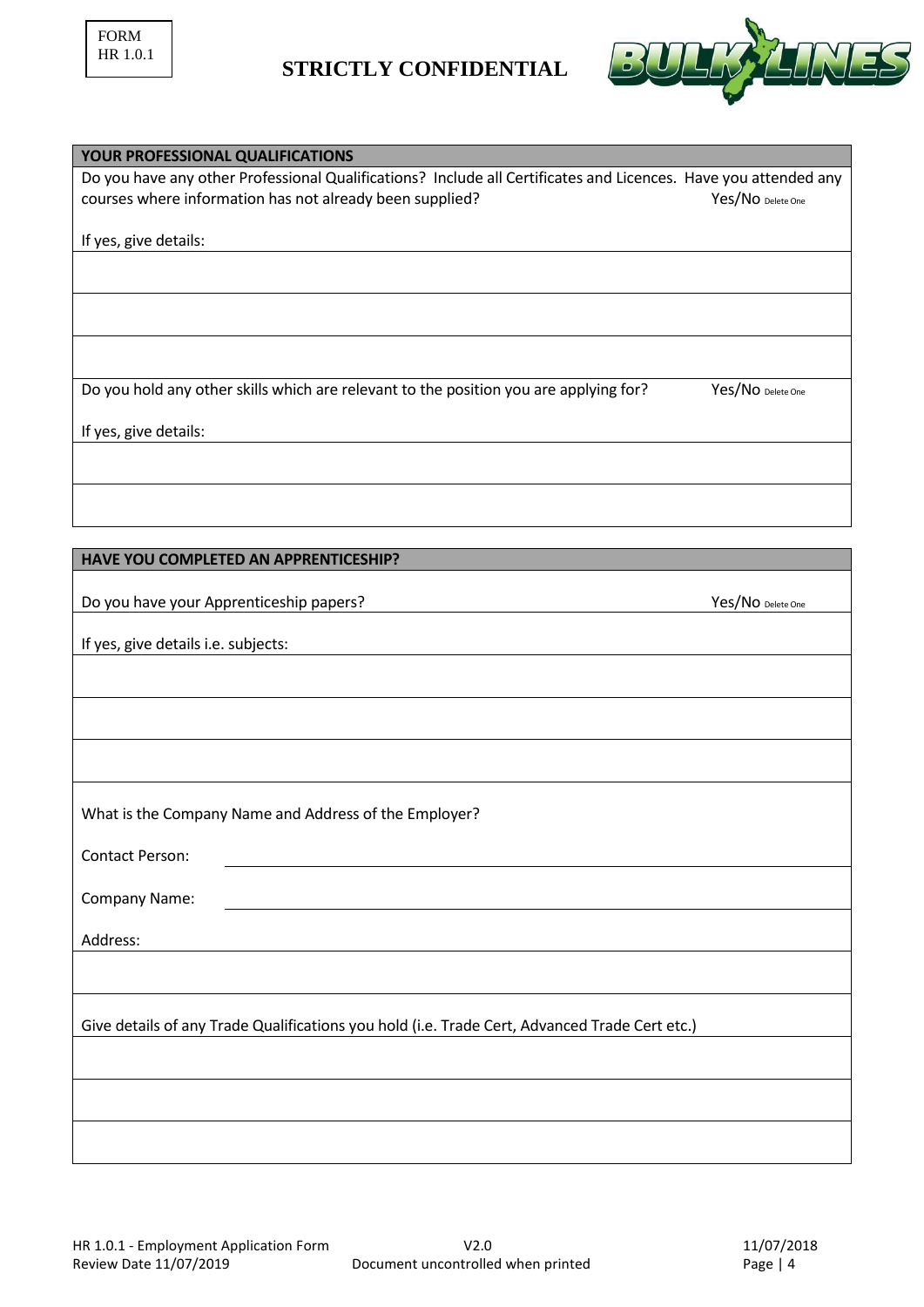| <b>FORM</b> |          |  |  |  |  |  |
|-------------|----------|--|--|--|--|--|
|             | HR 1.0.1 |  |  |  |  |  |



| YOUR EMPLOYMENT HISTORY, IMPORTANT: For the purposes of compliance with the Privacy Act 1993 and its<br>Amendments, do you consent to the Company contacting your present Employer for the purposes of Reference<br>checking.<br><b>Present or Most Recent Employer</b> | Yes/No Delete One                                                  |
|-------------------------------------------------------------------------------------------------------------------------------------------------------------------------------------------------------------------------------------------------------------------------|--------------------------------------------------------------------|
| Company:<br><u> 1989 - Johann Barbara, martxa alemaniar amerikan a</u>                                                                                                                                                                                                  |                                                                    |
| Address:                                                                                                                                                                                                                                                                |                                                                    |
| Job Held:                                                                                                                                                                                                                                                               |                                                                    |
| Main Duties:                                                                                                                                                                                                                                                            |                                                                    |
| No of hours worked per week:                                                                                                                                                                                                                                            | Start Month:<br><u> 1989 - Johann Barbara, martin a</u>            |
|                                                                                                                                                                                                                                                                         | End Month:<br><u> 1989 - Andrea State Barbara, amerikan per</u>    |
| Reason for Leaving:                                                                                                                                                                                                                                                     |                                                                    |
|                                                                                                                                                                                                                                                                         |                                                                    |
| <b>Next Most Recent Employer</b>                                                                                                                                                                                                                                        |                                                                    |
| Company:<br><u> 1989 - John Stein, marking and de families and de families and de families and design and design and design a</u>                                                                                                                                       |                                                                    |
| Address:                                                                                                                                                                                                                                                                |                                                                    |
| Job Held:                                                                                                                                                                                                                                                               |                                                                    |
| Main Duties:                                                                                                                                                                                                                                                            |                                                                    |
| No of hours worked per week:                                                                                                                                                                                                                                            | Start Month:<br><u> 1980 - Andrea Andrew Maria III, martin a f</u> |
|                                                                                                                                                                                                                                                                         | End Month:<br>the control of the control of the control of         |
| Reason for Leaving:                                                                                                                                                                                                                                                     |                                                                    |
| <b>Next Most Recent Employer</b>                                                                                                                                                                                                                                        |                                                                    |
| Company:                                                                                                                                                                                                                                                                |                                                                    |
| Address:                                                                                                                                                                                                                                                                |                                                                    |
| Job Held:                                                                                                                                                                                                                                                               |                                                                    |
| Main Duties:                                                                                                                                                                                                                                                            |                                                                    |
| No of hours worked per week:                                                                                                                                                                                                                                            | Start Date:                                                        |
|                                                                                                                                                                                                                                                                         | End Date:                                                          |
| Reason for Leaving:                                                                                                                                                                                                                                                     |                                                                    |
|                                                                                                                                                                                                                                                                         |                                                                    |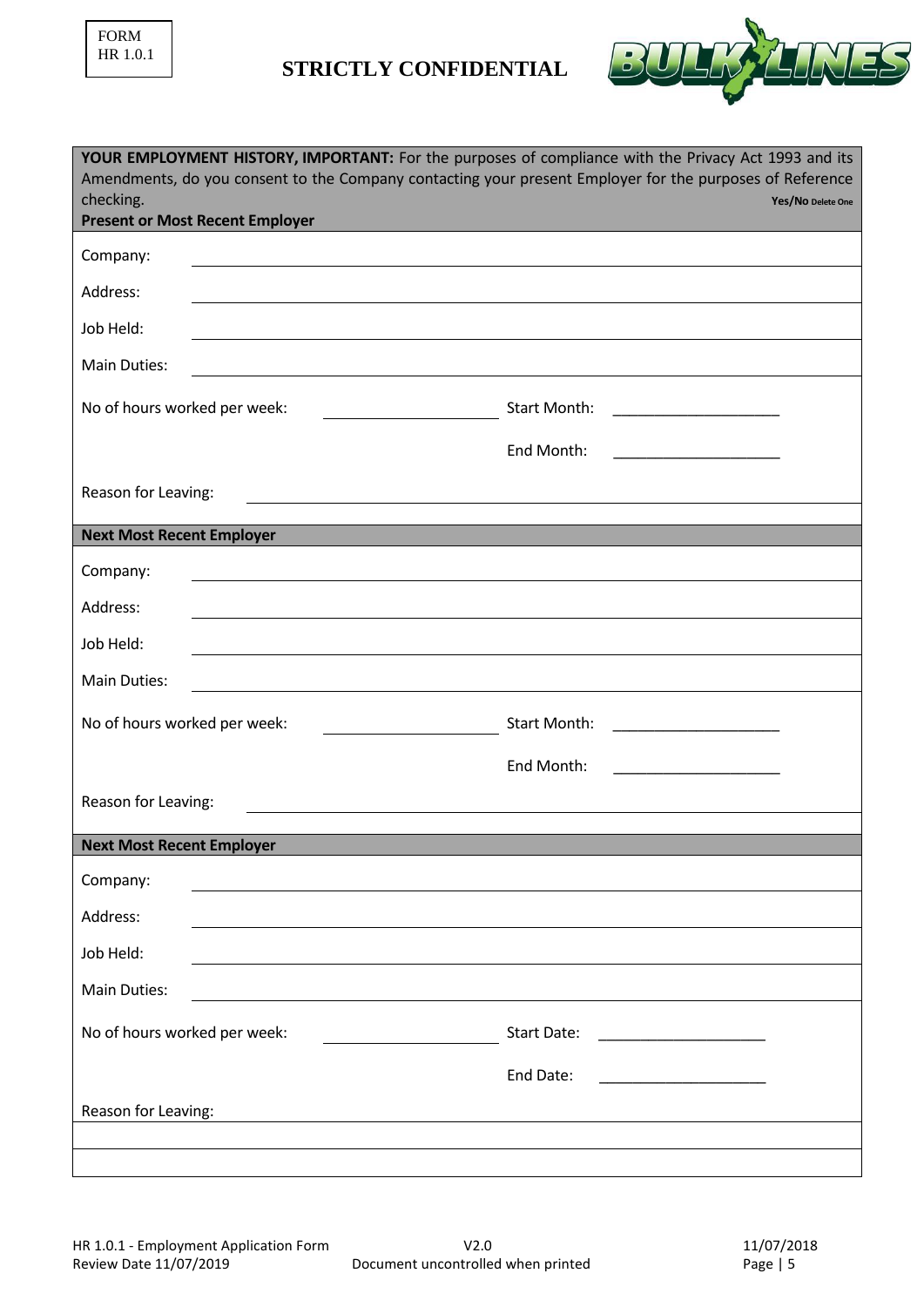

| <b>GENERAL</b>                                                                                                                                                                                                | <b>Delete One</b> |
|---------------------------------------------------------------------------------------------------------------------------------------------------------------------------------------------------------------|-------------------|
| Have you ever worked for this Company or an associated Company before?                                                                                                                                        | Yes/No            |
|                                                                                                                                                                                                               |                   |
| If yes, give details of where and when?                                                                                                                                                                       |                   |
| Do you have a Spouse, Partner, Relative or Household-member working for Bulk Lines or elsewhere                                                                                                               |                   |
| in the Transport Industry?                                                                                                                                                                                    | Yes/No            |
|                                                                                                                                                                                                               |                   |
| If yes, give details of who and where they work:                                                                                                                                                              |                   |
| Do you have Secondary Employment?                                                                                                                                                                             | Yes/No            |
|                                                                                                                                                                                                               |                   |
| If yes, give details:                                                                                                                                                                                         |                   |
| Are you prepared to work shifts if required to do so?                                                                                                                                                         | Yes/No            |
| Have you worked shifts before?                                                                                                                                                                                | Yes/No            |
| Are you prepared to work overtime if required?                                                                                                                                                                | Yes/No            |
| Are you prepared to handle all products, materials or equipment used in the Industry?                                                                                                                         | Yes/No            |
| Are you a member of any Territorial Force Unit?                                                                                                                                                               | Yes/No            |
| If yes, have you completed Whole Time Training?                                                                                                                                                               | Yes/No            |
| What transport arrangements do you have to attend your place of Employment? Give details:                                                                                                                     |                   |
|                                                                                                                                                                                                               |                   |
| Have you been convicted of a Criminal Offence either in New Zealand or Overseas?<br>(Do not include any offences which may be concealed under the Criminal Records (Clean Slate) Act 2004 and its Amendments) | Yes/No            |
|                                                                                                                                                                                                               |                   |
| If yes, give details:                                                                                                                                                                                         |                   |
|                                                                                                                                                                                                               |                   |
| Have you been the subject of a Diversion ordered by the Courts?                                                                                                                                               | Yes/No            |
| Are you awaiting the hearing of Charges in a Civil or Criminal Court of Law?                                                                                                                                  | Yes/No            |
|                                                                                                                                                                                                               |                   |
| If yes, give details:                                                                                                                                                                                         |                   |
|                                                                                                                                                                                                               |                   |
|                                                                                                                                                                                                               |                   |
|                                                                                                                                                                                                               |                   |
| What are your Interests? i.e. Hobbies/Sports/Clubs or Community Activities                                                                                                                                    |                   |

| <b>YOUR DRIVER LICENCE DETAILS</b>                                  |                              |   |                    |                        |                     |   |        |   |
|---------------------------------------------------------------------|------------------------------|---|--------------------|------------------------|---------------------|---|--------|---|
| Yes/No<br>Do you have a current Driver Licence? (Delete One)        |                              |   | Driver Licence No: |                        |                     |   |        |   |
|                                                                     |                              |   |                    | <b>Expiry Date:</b>    |                     |   |        |   |
|                                                                     |                              |   |                    | <b>Version Number:</b> |                     |   |        |   |
| What Class(es) do you hold?                                         | Circle all those applicable: |   | 1                  |                        | 3                   | 4 | 5      | 6 |
| What Endorsements do you hold?                                      |                              | P | v                  |                        | O                   | D | F      | R |
|                                                                     | Circle all those applicable: |   | W                  |                        |                     |   |        |   |
| If you have a D Endorsement, what is its Expiry Date?               |                              |   |                    |                        | <b>Expiry Date:</b> |   |        |   |
| Yes/No<br>Do you have any Demerit Points?                           |                              |   |                    | Give details:          |                     |   |        |   |
| Do you have any Traffic or Driving Court Cases pending?             |                              |   |                    |                        |                     |   | Yes/No |   |
| If yes, give details:                                               |                              |   |                    |                        |                     |   |        |   |
| (Please attach a copy of both sides of your current Driver Licence) |                              |   |                    |                        |                     |   |        |   |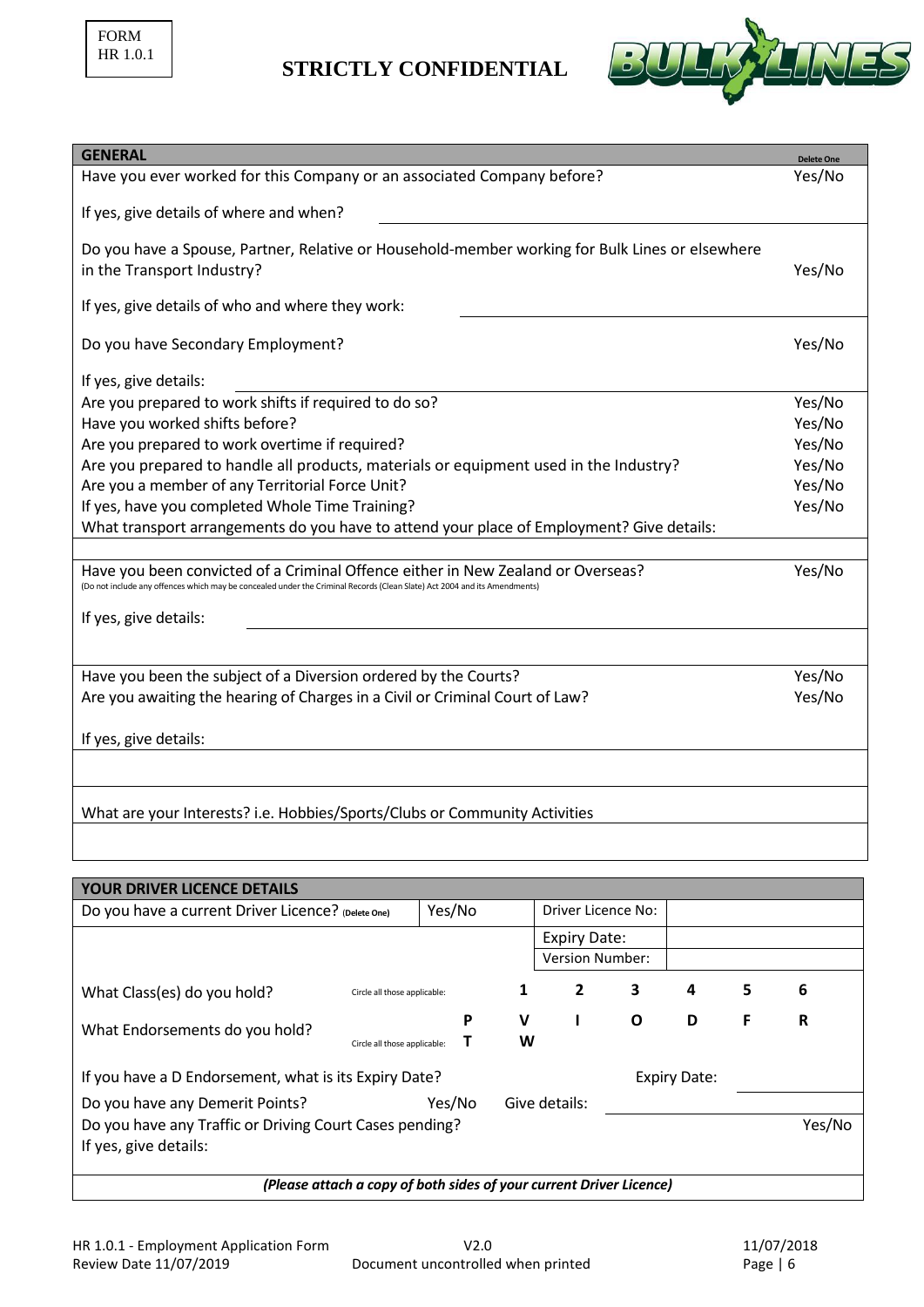

| <b>YOUR REFEREES</b>                                                  |                                                                    |  |  |  |  |  |
|-----------------------------------------------------------------------|--------------------------------------------------------------------|--|--|--|--|--|
| Give the Name, Address and Telephone Numbers of at least two Referees |                                                                    |  |  |  |  |  |
| <b>Name</b>                                                           | <b>Position / Company</b><br><b>Address or E-mail</b><br>Phone No. |  |  |  |  |  |
|                                                                       |                                                                    |  |  |  |  |  |
|                                                                       |                                                                    |  |  |  |  |  |
|                                                                       |                                                                    |  |  |  |  |  |
|                                                                       |                                                                    |  |  |  |  |  |
| 2.                                                                    |                                                                    |  |  |  |  |  |
|                                                                       |                                                                    |  |  |  |  |  |
|                                                                       |                                                                    |  |  |  |  |  |

If your Application is successful what date could you commence employment

I, (*print your full name*) consent to the Company seeking verbal or written information about me from Representatives of my previous Employers and/or Referees and authorise the information sought to be released by them to the Company for the purposes of ascertaining my suitability for the position I am applying for. I understand that the information received by the Company is supplied in confidence as evaluative material and will not be disclosed to me.

If yes, Signature: Date: Date: Date: Date: Date: Date: Date: Date: Date: Date: Date: Date: Date: Date: Date: Date: Date: Date: Date: Date: Date: Date: Date: Date: Date: Date: Date: Date: Date: Date: Date: Date: Date: Date:

**DRUG AND ALCOHOL TESTING IMPORTANT:** The Company reserves the right to offer new appointments conditional on Applicants returning a negative Drug and Alcohol test result. **Delete One** Do you consent to undergo Pre-employment Drug and Alcohol testing? **Yes/No** I consent to the Company having access to and using the information arising from the Pre-employment Drug and Alcohol test for the purposes of confirming or declining my conditional offer of employment and authorise the information to be released to the Company. **Yes/No**

### **DECLARATION**

I, \_\_\_\_\_\_\_\_\_\_\_\_\_\_\_\_\_\_\_\_\_\_\_\_\_\_\_\_\_\_\_\_\_\_\_\_\_\_\_\_\_\_\_\_\_\_\_\_\_\_\_\_\_\_\_\_ (*print full name*) declare that to the best of my knowledge the answers in this form are correct and I understand that if any false or deliberately misleading information is given, or any material fact suppressed, I will not be employed, or my employment will be terminated.

I consent to the Company having access to and using the information arising from my Pre-employment Medical for the purposes of confirming or declining my conditional offer of employment and authorise the information to be released to the Company.

| Signed:                                                                                                                                                                                                  | Date: | Yes/No            |
|----------------------------------------------------------------------------------------------------------------------------------------------------------------------------------------------------------|-------|-------------------|
| MEDICAL: IMPORTANT: The Company reserves the right to offer new appointments conditional on Applicants successfully completing the Company's Pre-<br>employment Medical Examination.                     |       | <b>Delete One</b> |
| Do you agree to undergo a Medical Examination?                                                                                                                                                           |       | Yes/No            |
| Do you consent to any Biological Monitoring if applicable to the job?<br>(Refer to the Health and Safety at Work act 2015 its Amendments and applicable regulations)                                     |       | Yes/No            |
| Have you had an Injury or Medical Condition caused by Gradual Process, Disease or Infection E.g. Hearing Loss,<br>Sensitivity to Chemicals, Repetitive Strain Injuries that may be aggravated or further |       |                   |
| contributed to by the tasks of this job?                                                                                                                                                                 |       | Yes/No            |
| If yes, give details:                                                                                                                                                                                    |       |                   |
|                                                                                                                                                                                                          |       |                   |
| Do you consent to the Company retaining the information contained in this Application Form for the purposes of                                                                                           |       |                   |

Do you consent to the Company retaining the information contained in this Application Form for the purposes of considering your suitability for any other position which may arise within this Company in the future? **Yes/No**